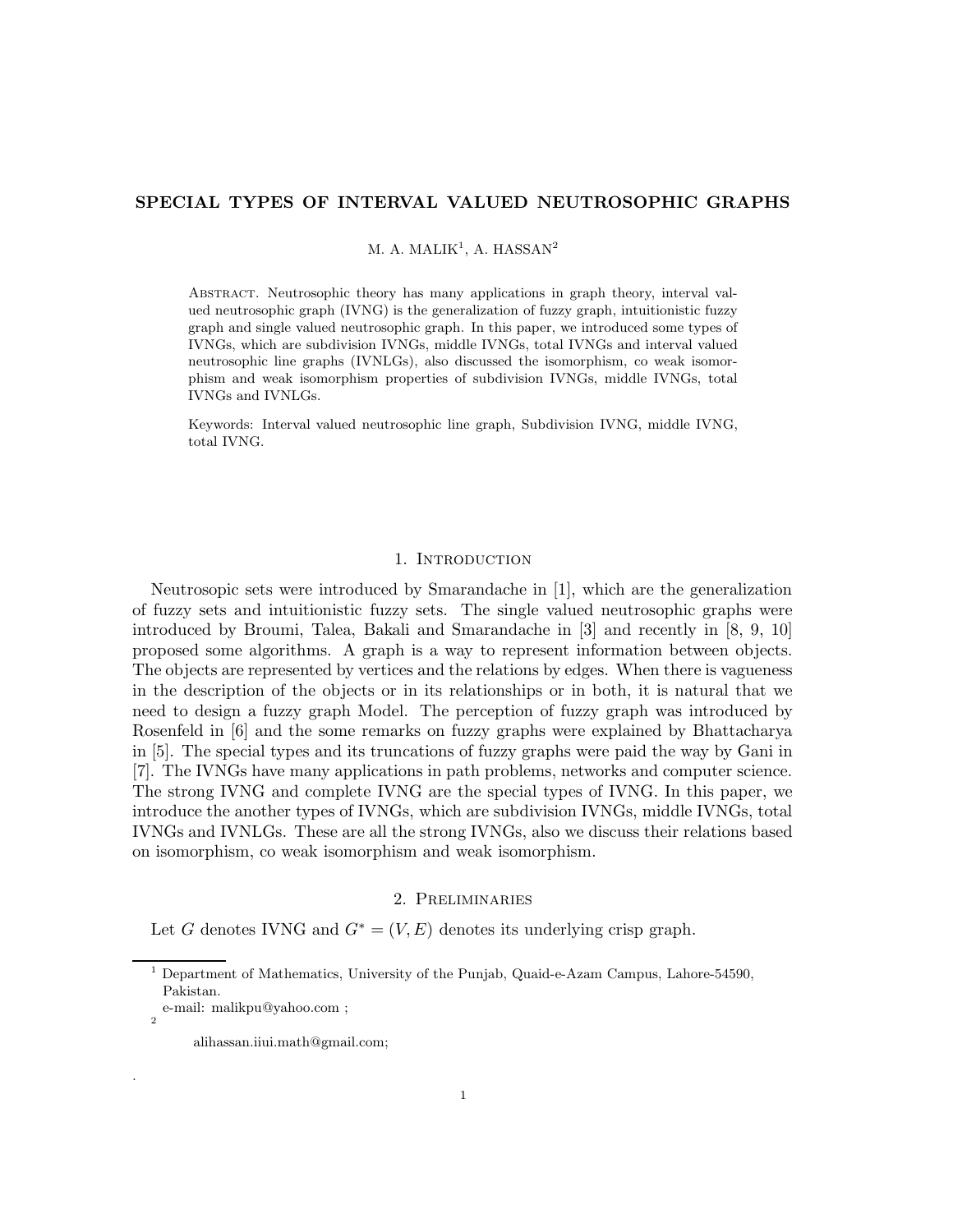**Definition 2.1.** [1, 2] Let X be a crisp set, the single (interval) valued neutrosophic set (SVNS) A is characterized by three membership functions  $T_A(x)$ ,  $I_A(x)$  and  $F_A(x)$ , such that for every  $x \in X$ , the membership values  $T_A(x)$ ,  $I_A(x)$ ,  $F_A(x) \in [0,1]$   $(T_A(x), I_A(x), F_A(x) \subseteq$  $[0, 1]$ .)

**Definition 2.2.** [3] Let C and D be a SVNSs of V and E, respectively. Then D is said to be single valued neutrosophic relation (SVNR) on C, whenever

$$
T_D(xy) \le \min(T_C(x), T_C(y))
$$
  
\n
$$
I_D(xy) \ge \max(I_C(x), I_C(y))
$$
  
\n
$$
F_D(xy) \ge \max(F_C(x), F_C(y))
$$

 $\forall x, y \in V.$ 

**Definition 2.3.** [4] Let C and D be IVNSs of a V and E, respectively. Then D is said to be interval valued neutrosophic relation (IVNR) on C, whenever

$$
T_{DL}(xy) \le \min(T_{CL}(x), T_{CL}(y)), \ I_{DL}(xy) \ge \max(I_{CL}(x), I_{CL}(y))
$$
  
\n
$$
F_{DL}(xy) \ge \max(F_{CL}(x), F_{CL}(y)), \ T_{DU}(xy) \le \min(T_{CU}(x), T_{CU}(y))
$$
  
\n
$$
I_{DU}(xy) \ge \max(I_{CU}(x), I_{CU}(y)), \ F_{DU}(xy) \ge \max(F_{CU}(x), F_{CU}(y))
$$

 $\forall x, y \in V.$ 

**Definition 2.4.** [4] The interval valued neutrosophic graph (IVNG) is a pair  $G = (C, D)$ of  $G^* = (V, E)$ , where C is IVNS on V and D is IVNS on E, such that

$$
T_{DL}(\alpha\beta) \le \min(T_{CL}(\alpha), T_{CL}(\beta)), \ I_{DL}(\alpha\beta) \ge \max(I_{CL}(\alpha), I_{CL}(\beta))
$$
  
\n
$$
F_{DL}(\alpha\beta) \ge \max(F_{CL}(\alpha), F_{CL}(\beta)), \ T_{DU}(\alpha\beta) \le \min(T_{CU}(\alpha), T_{CU}(\beta))
$$
  
\n
$$
I_{DU}(\alpha\beta) \ge \max(I_{CU}(\alpha), I_{CU}(\beta)), \ F_{DU}(\alpha\beta) \ge \max(F_{CU}(\alpha), F_{CU}(\beta))
$$

whenever

$$
0 \le T_{DL}(\alpha \beta) + I_{DL}(\alpha \beta) + F_{DL}(\alpha \beta) \le 3
$$
  

$$
0 \le T_{DU}(\alpha \beta) + I_{DU}(\alpha \beta) + F_{DU}(\alpha \beta) \le 3
$$

 $\forall \alpha, \beta \in V$ . The IVNG G is said to be complete (strong) IVNG, if

$$
T_{DL}(xy) = \min(T_{CL}(x), T_{CL}(y)), \ I_{DL}(xy) = \max(I_{CL}(x), I_{CL}(y))
$$

$$
F_{DL}(xy) = \max(F_{CL}(x), F_{CL}(y)), \ T_{DU}(xy) = \min(T_{CU}(x), T_{CU}(y))
$$

$$
I_{DU}(xy) = \max(I_{CU}(x), I_{CU}(y)), \ F_{DU}(xy) = \max(F_{CU}(x), F_{CU}(y))
$$

 $\forall x, y \in V(\forall xy \in E)$ . The order and size of G and also degree of vertex defined below

$$
O(G) = ([O_{TL}(G), O_{TU}(G)], [O_{IL}(G), O_{IU}(G)], [O_{FL}(G), O_{FU}(G)])
$$

where

$$
O_{TL}(G) = \sum_{\alpha \in V} T_{CL}(\alpha), \quad O_{IL}(G) = \sum_{\alpha \in V} I_{CL}(\alpha), \quad O_{FL}(G) = \sum_{\alpha \in V} F_{CL}(\alpha),
$$

$$
O_{TU}(G) = \sum_{\alpha \in V} T_{CU}(\alpha), \quad O_{IU}(G) = \sum_{\alpha \in V} I_{CU}(\alpha), \quad O_{FU}(G) = \sum_{\alpha \in V} F_{CU}(\alpha).
$$

$$
S(G) = ([S_{TL}(G), S_{TU}(G)], [S_{IL}(G), S_{IU}(G)], [S_{FL}(G), S_{FU}(G)])
$$

where

$$
S_{TL}(G) = \sum_{\alpha\beta\in E} T_{DL}(\alpha\beta), \ S_{IL}(G) = \sum_{\alpha\beta\in E} I_{DL}(\alpha\beta), \ S_{FL}(G) = \sum_{\alpha\beta\in E} F_{DL}(\alpha\beta),
$$

$$
S_{TU}(G) = \sum_{\alpha\beta\in E} T_{DU}(\alpha\beta), \ S_{IU}(G) = \sum_{\alpha\beta\in E} I_{DU}(\alpha\beta), \ S_{FU}(G) = \sum_{\alpha\beta\in E} F_{DU}(\alpha\beta).
$$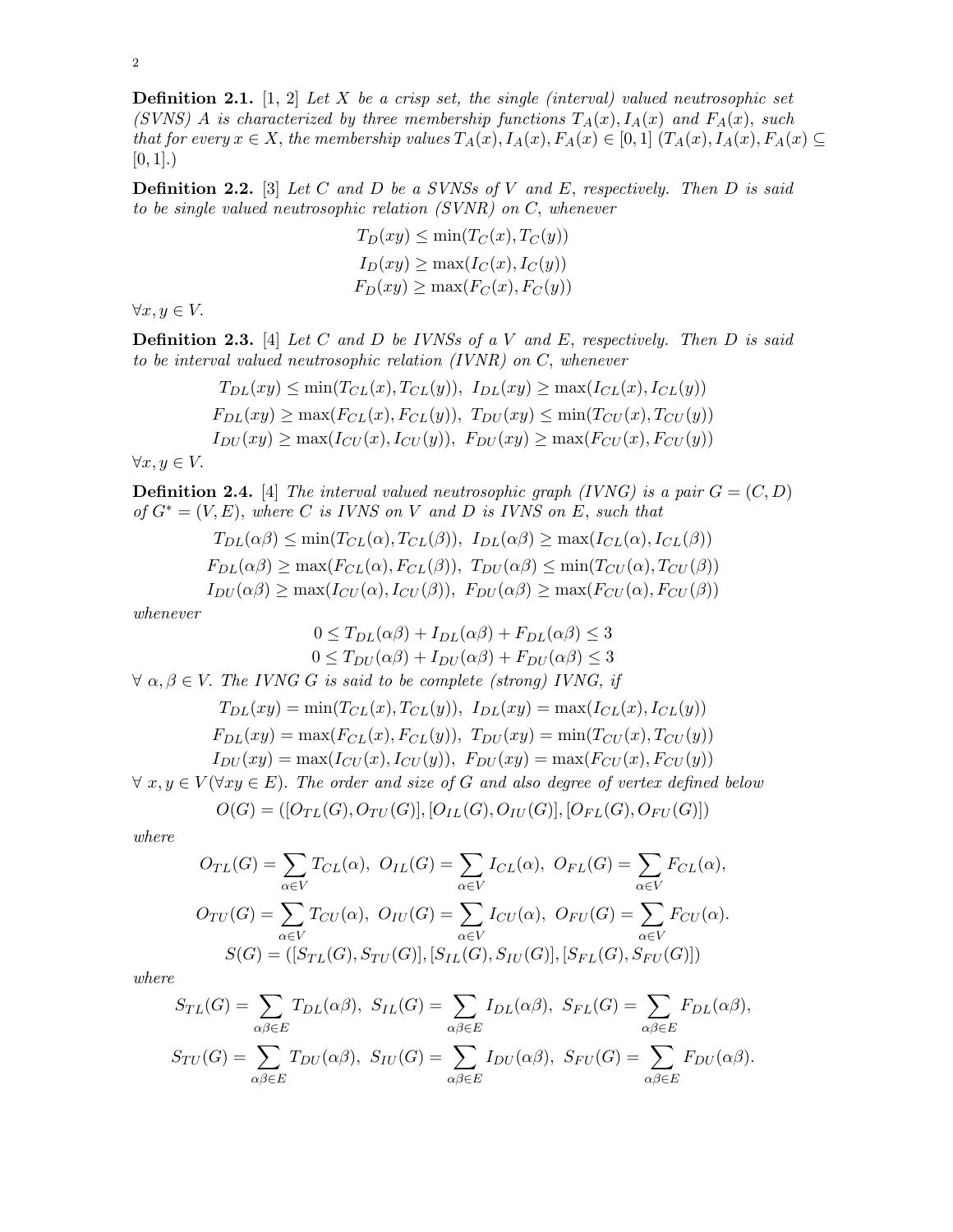$d_G(\alpha)$ , is defined by

$$
d_G(\alpha) = ([d_{TL}(\alpha), d_{TU}(\alpha)], [d_{IL}(\alpha), d_{IU}(\alpha)], [d_{FL}(\alpha), d_{FU}(\alpha)]),
$$

where

$$
d_{TL}(\alpha) = \sum_{\alpha\beta\in E} T_{DL}(\alpha\beta), \ d_{IL}(\alpha) = \sum_{\alpha\beta\in E} I_{DL}(\alpha\beta), \ d_{FL}(\alpha) = \sum_{\alpha\beta\in E} F_{DL}(\alpha\beta),
$$

$$
d_{TU}(\alpha) = \sum_{\alpha\beta\in E} T_{DU}(\alpha\beta), \ d_{IU}(\alpha) = \sum_{\alpha\beta\in E} I_{DU}(\alpha\beta), \ d_{FU}(\alpha) = \sum_{\alpha\beta\in E} F_{DU}(\alpha\beta).
$$

3. Special Types of IVNGs

**Definition 3.1.** Let  $G_1 = (C_1, D_1)$  and  $G_2 = (C_2, D_2)$  be two IVNGs of  $G_1^* = (V_1, E_1)$ and  $G_2^* = (V_2, E_2)$ , respectively. Then the homomorphism  $\chi : V_1 \to V_2$  is a mapping from  $V_1$  into  $V_2$  satisfying following conditions

$$
T_{C_1L}(p) \leq T_{C_2L}(\chi(p)), \ I_{C_1L}(p) \geq I_{C_2L}(\chi(p)), \ F_{C_1L}(p) \geq F_{C_2L}(\chi(p))
$$
  

$$
T_{C_1U}(p) \leq T_{C_2U}(\chi(p)), \ I_{C_1U}(p) \geq I_{C_2U}(\chi(p)), \ F_{C_1U}(p) \geq F_{C_2U}(\chi(p))
$$

 $\forall p \in V_1$ .

$$
T_{D_1L}(pq) \leq T_{D_2L}(\chi(p)\chi(q)), \ I_{D_1L}(pq) \geq I_{D_2L}(\chi(p)\chi(q)), \ F_{D_1L}(pq) \geq F_{D_2L}(\chi(p)\chi(q))
$$

 $T_{D_1U}(pq) \leq T_{D_2U}(\chi(p)\chi(q)), \ I_{D_1U}(pq) \geq I_{D_2U}(\chi(p)\chi(q)), \ F_{D_1U}(pq) \geq F_{D_2U}(\chi(p)\chi(q))$  $\forall pq \in E_1$ . The weak isomorphism  $v: V_1 \to V_2$  is a bijective homomorphism from  $V_1$  into V<sup>2</sup> satisfying following conditions

$$
T_{C_1L}(p) = T_{C_2L}(v(p)), \ I_{C_1L}(p) = I_{C_2L}(v(p)), \ F_{C_1L}(p) = F_{C_2L}(v(p))
$$

$$
T_{C_1U}(p) = T_{C_2U}(v(p)), \ I_{C_1U}(p) = I_{C_2U}(v(p)), \ F_{C_1U}(p) = F_{C_2U}(v(p))
$$

 $\forall p \in V_1$ . The co-weak isomorphism  $\kappa : V_1 \to V_2$  is a bijective homomorphism from  $V_1$  into  $V_2$  satisfying following conditions

 $T_{D_1L}(pq) = T_{D_2L}(\kappa(p)\kappa(q)), I_{D_1L}(pq) = I_{D_2L}(\kappa(p)\kappa(q)), F_{D_1L}(pq) = F_{D_2L}(\kappa(p)\kappa(q))$  $T_{D_1U}(pq) = T_{D_2U}(\kappa(p)\kappa(q)), \ I_{D_1U}(pq) = I_{D_2U}(\kappa(p)\kappa(q)), \ F_{D_1U}(pq) = F_{D_2U}(\kappa(p)\kappa(q))$  $\forall pq \in E_1$ . An isomorphism  $\psi: V_1 \to V_2$  is a bijective homomorphism from  $V_1$  into  $V_2$ 

satisfying following conditions

$$
T_{C_1L}(p) = T_{C_2L}(\psi(p)), I_{C_1L}(p) = I_{C_2L}(v(p)), F_{C_1L}(p) = F_{C_2L}(\psi(p))
$$
  

$$
T_{C_1U}(p) = T_{C_2U}(\psi(p)), I_{C_1U}(p) = I_{C_2U}(v(p)), F_{C_1U}(p) = F_{C_2U}(\psi(p))
$$

 $\forall p \in V_1$ .

 $T_{D_1L}(pq) = T_{D_2L}(\psi(p)\psi(q)), \ I_{D_1L}(pq) = I_{D_2L}(\psi(p)\psi(q)), \ F_{D_1L}(pq) = F_{D_2L}(\psi(p)\psi(q))$  $T_{D_1U}(pq) = T_{D_2U}(\psi(p)\psi(q)), \ I_{D_1U}(pq) = I_{D_2U}(\psi(p)\psi(q)), \ F_{D_1U}(pq) = F_{D_2U}(\psi(p)\psi(q))$  $\forall pq \in E_1.$ 

Remark 3.1. The weak isomorphism between two IVNGs preserves the orders.

Remark 3.2. The weak isomorphism between IVNGs is a partial order relation.

**Remark 3.3.** The co-weak isomorphism between two IVNGs preserves the sizes.

Remark 3.4. The co-weak isomorphism between IVNGs is a partial order relation.

**Remark 3.5.** The isomorphism between two IVNGs is an equivalence relation.

Remark 3.6. The isomorphism between two IVNGs preserves the orders and sizes.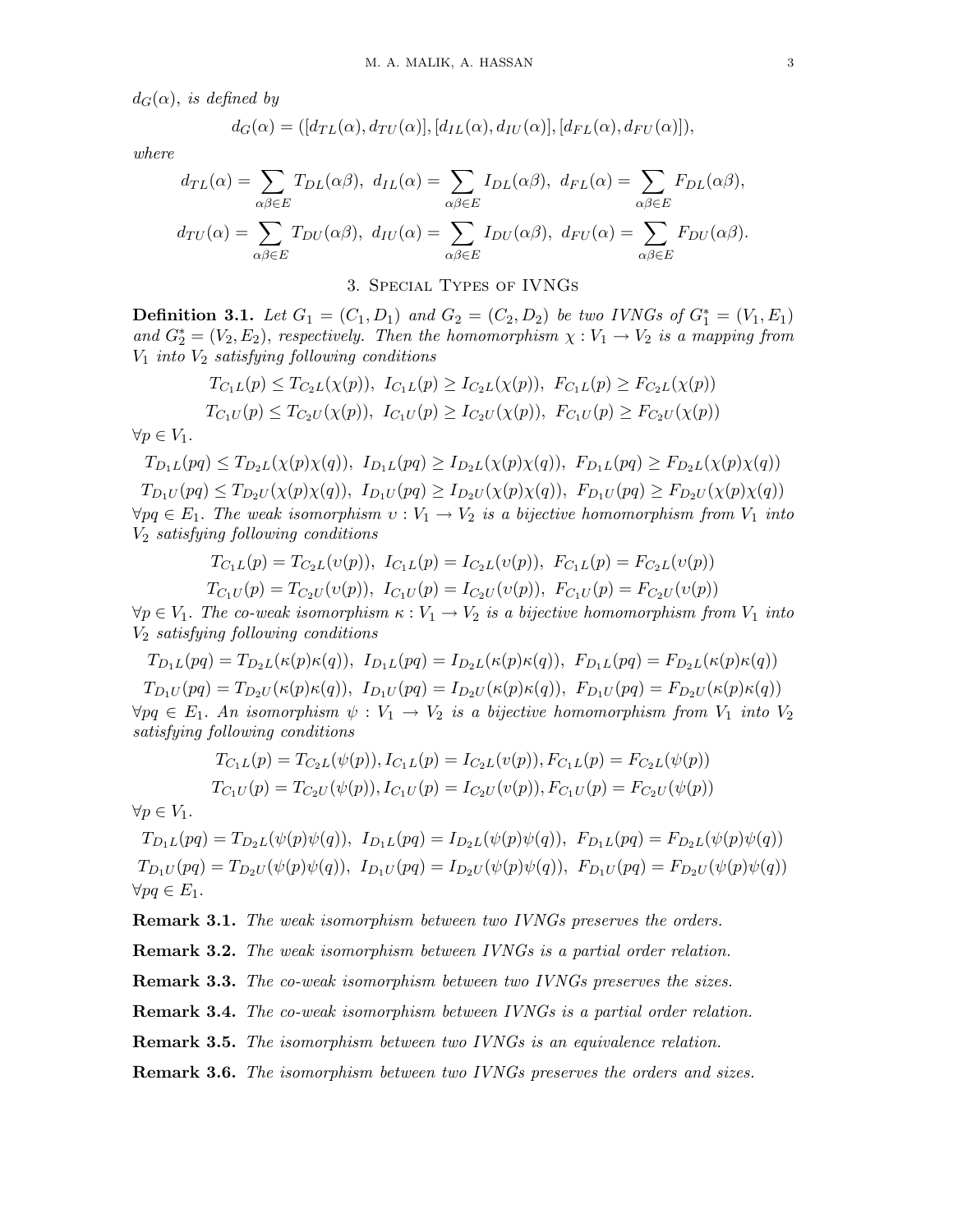

Figure 1: Crisp Graph of IVNG.

Remark 3.7. The isomorphism between two IVNGs preserves the degrees of their vertices.

**Definition 3.2.** The subdivision IVNG  $sd(G) = (C, D)$  of IVNG  $G = (A, B)$ , where C is a IVNS on  $V \cup E$  and D is a IVNR on C, such that (1)  $C = A$  on V and  $C = B$  on E. (2) If  $v \in V$  lie on edge  $e \in E$ , then

$$
T_{DL}(ve) = \min(T_{AL}(v), T_{BL}(e)), \ I_{DL}(ve) = \max(I_{AL}(v), I_{BL}(e))
$$

$$
F_{DL}(ve) = \max(F_{AL}(v), F_{BL}(e)), T_{DU}(ve) = \min(T_{AU}(v), T_{BU}(e))
$$

$$
I_{DU}(ve) = \max(I_{AU}(v), I_{BU}(e)), F_{DU}(ve) = \max(F_{AU}(v), F_{BU}(e))
$$

else

$$
D(ve) = O = ([0, 0], [0, 0], [0, 0]).
$$

**Proposition 3.1.** Let G be a IVNG and  $sd(G)$  be the subdivision IVNG of a IVNG G, then

(1)  $O(s d(G)) = O(G) + S(G)$ . (2)  $S(sd(G)) = 2S(G)$ .

**Proposition 3.2.** If G is complete IVNG, then  $sd(G)$  need not to be complete IVNG.

**Example 3.1.** Consider the crisp graph  $G^* = (V, E)$  of IVNG  $G = (A, B)$ , which is shown in Figure 1. The IVNSs A and B over  $V = \{a, b, c\}$  and  $E = \{p = ab, q = bc, r = ac\},\$ which are defined in Table 1.

| $\mathsf{A}$ | $T_A$                                                                                             |  | $\mid$ $F_A$ $\mid$ $B$ $\mid$ $T_B$ | $F_R$ |
|--------------|---------------------------------------------------------------------------------------------------|--|--------------------------------------|-------|
|              |                                                                                                   |  |                                      |       |
|              |                                                                                                   |  |                                      |       |
|              | c   $[0.4, 0.5]$   $[0.7, 0.8]$   $[0.6, 0.7]$   $r$   $[0.1, 0.2]$   $[0.7, 0.8]$   $[0.9, 1.0]$ |  |                                      |       |

Table 1: IVNSs of IVNG.

The crisp graph of SDIVNG  $sd(G) = (C, D)$  of a IVNG G, which is shown in Figure 2. By calculations the IVNSs  $C$  and  $D$ , which are defined in Table 2.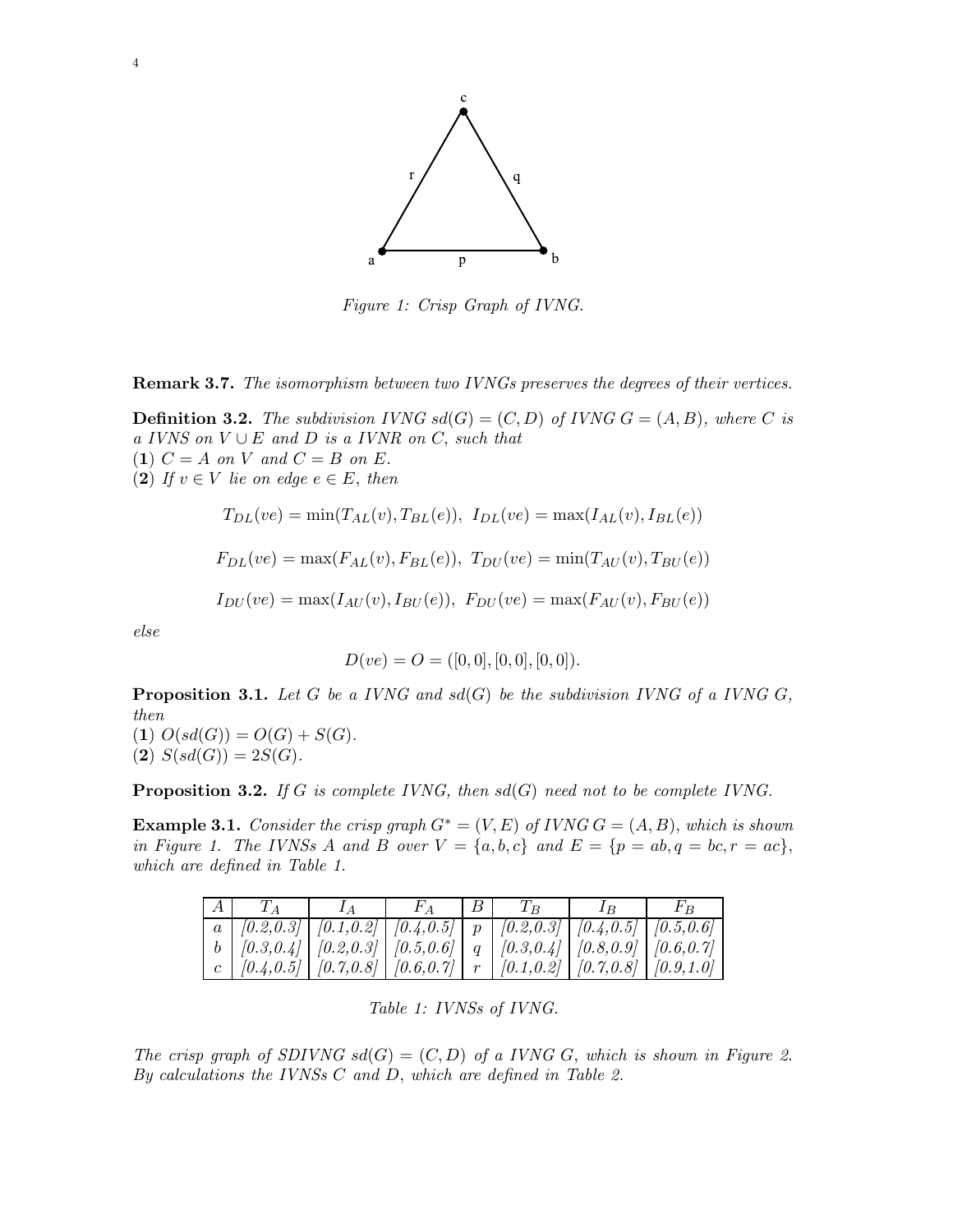

Figure 2: Crisp Graph of SDIVNG.

|                                                                                                             |  |  | $C \begin{array}{c c c c c c c c c} C & T_C & T_C & D & T_D & D & I_D & F_D \end{array}$                         |
|-------------------------------------------------------------------------------------------------------------|--|--|------------------------------------------------------------------------------------------------------------------|
| $a \mid [0.2, 0.3] \mid [0.1, 0.2] \mid [0.4, 0.5] \mid ap \mid [0.2, 0.3] \mid [0.4, 0.5] \mid [0.5, 0.6]$ |  |  |                                                                                                                  |
| $p \mid [0.2, 0.3] \mid [0.4, 0.5] \mid [0.5, 0.6] \mid pb \mid [0.2, 0.3] \mid [0.4, 0.5] \mid [0.5, 0.6]$ |  |  |                                                                                                                  |
| $b \mid [0.3, 0.4] \mid [0.2, 0.3] \mid [0.5, 0.6] \mid bq \mid [0.3, 0.4] \mid [0.8, 0.9] \mid [0.6, 0.7]$ |  |  |                                                                                                                  |
| $q \mid [0.3, 0.4] \mid [0.8, 0.9] \mid [0.6, 0.7] \mid qc \mid [0.3, 0.4] \mid [0.8, 0.9] \mid [0.6, 0.7]$ |  |  |                                                                                                                  |
| c   $[0.4, 0.5]$   $[0.7, 0.8]$   $[0.6, 0.7]$   $cr$   $[0.1, 0.2]$   $[0.7, 0.8]$   $[0.9, 1.0]$          |  |  |                                                                                                                  |
|                                                                                                             |  |  | $r \mid [0.1, 0.2] \mid [0.7, 0.8] \mid [0.9, 1.0] \mid ra \mid [0.1, 0.2] \mid [0.7, 0.8] \mid [0.9, 1.0] \mid$ |

Table 2: IVNSs of SDIVNG.

**Definition 3.3.** The total interval valued neutrosophic graph (TIVNG)  $T(G) = (C, D)$  of  $G = (A, B)$ , where C is a IVNS on  $V \cup E$  and D is a IVNR on C, such that (1)  $C = A$  on V and  $C = B$  on E.

(2) If 
$$
v \in V
$$
 lie on edge  $e \in E$ , then

$$
T_{DL}(ve) = \min(T_{AL}(v), T_{BL}(e)), \ I_{DL}(ve) = \max(I_{AL}(v), I_{BL}(e))
$$

$$
F_{DL}(ve) = \max(F_{AL}(v), F_{BL}(e)), \ T_{DU}(ve) = \min(T_{AU}(v), T_{BU}(e))
$$

$$
I_{DU}(ve) = \max(I_{AU}(v), I_{BU}(e)), \ F_{DU}(ve) = \max(F_{AU}(v), F_{BU}(e))
$$

else

$$
D(ve) = O = ([0, 0], [0, 0], [0, 0]).
$$

(3) If  $\alpha, \beta \in E$ , then

$$
T_{DL}(\alpha\beta) = T_{BL}(\alpha\beta), I_{DL}(\alpha\beta) = I_{BL}(\alpha\beta), F_{DL}(\alpha\beta) = F_{BL}(\alpha\beta),
$$

$$
T_{DU}(\alpha\beta) = T_{BU}(\alpha\beta), I_{DU}(\alpha\beta) = I_{BU}(\alpha\beta), F_{DU}(\alpha\beta) = F_{BU}(\alpha\beta).
$$

(4) If  $e, f \in E$  have a common vertex, then

$$
T_{DL}(ef) = \min(T_{BL}(e), T_{BL}(f)), \ I_{DL}(ef) = \max(I_{BL}(e), I_{BL}(f))
$$

$$
F_{DL}(ef) = \max(F_{BL}(e), F_{BL}(f)), \ T_{DU}(ef) = \min(T_{BU}(e), T_{BU}(f))
$$

$$
I_{DU}(ef) = \max(I_{BU}(e), I_{BU}(f)), \ F_{DU}(ef) = \max(F_{BU}(e), F_{BU}(f))
$$

else

$$
D(ef) = O = ([0, 0], [0, 0], [0, 0]).
$$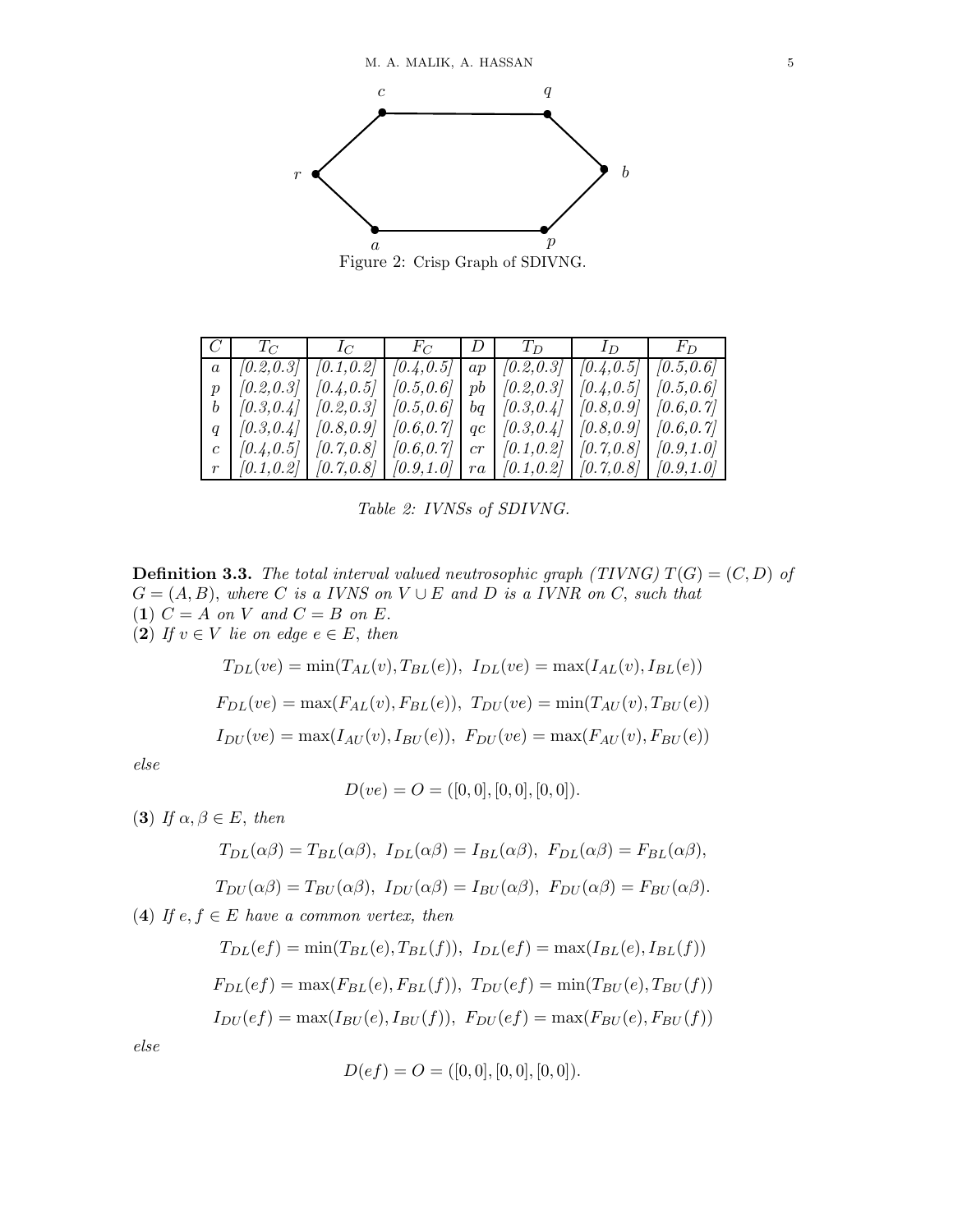

Figure 3: Crisp Graph of TIVNG.

|    | $T_D$                                                                                                                                                                | $I_D$ | $F_D$   $D$   $T_D$ |  | $\Box$ $I_D$ | $F_D$ |
|----|----------------------------------------------------------------------------------------------------------------------------------------------------------------------|-------|---------------------|--|--------------|-------|
|    | ab $\mid$ [0.2,0.3] $\mid$ [0.4,0.5] $\mid$ [0.5,0.6] $\mid$ ap $\mid$ [0.2,0.3] $\mid$ [0.4,0.5] $\mid$ [0.5,0.6]                                                   |       |                     |  |              |       |
|    | <i>bc</i> $\lceil 0.3, 0.4 \rceil$ $\lceil 0.8, 0.9 \rceil$ $\lceil 0.6, 0.7 \rceil$ $pb$ $\lceil 0.2, 0.3 \rceil$ $\lceil 0.4, 0.5 \rceil$ $\lceil 0.5, 0.6 \rceil$ |       |                     |  |              |       |
|    | ca   $[0.1, 0.2]$   $[0.7, 0.8]$   $[0.9, 1.0]$   $bq$   $[0.3, 0.4]$   $[0.8, 0.9]$   $[0.6, 0.7]$                                                                  |       |                     |  |              |       |
|    | $pq \mid [0.2, 0.3] \mid [0.8, 0.9] \mid [0.6, 0.7] \mid qc \mid [0.3, 0.4] \mid [0.8, 0.9] \mid [0.6, 0.7]$                                                         |       |                     |  |              |       |
|    | qr   $[0.1, 0.2]$   $[0.8, 0.9]$   $[0.9, 1.0]$   $cr$   $[0.1, 0.2]$   $[0.7, 0.8]$   $[0.9, 1.0]$                                                                  |       |                     |  |              |       |
| rp | $\mid$ [0.1,0.2] $\mid$ [0.7,0.8] $\mid$ [0.9,1.0] $\mid$ $ra$ $\mid$ [0.1,0.2] $\mid$ [0.7,0.8] $\mid$ [0.9,1.0]                                                    |       |                     |  |              |       |

Table 3: IVNS of TIVNG.

**Example 3.2.** In Example 3.1, the crisp graph for TIVNG  $T(G) = (C, D)$ , which is shown in Figure 3. Here  $C$  is defined in Example 3.1. By calculations the IVNS  $D$ , which is defined in Table 3.

**Proposition 3.3.** Let G be a IVNG and  $T(G)$  be the TIVNG of G, then (1)  $O(T(G)) = O(G) + S(G) = O(sd(G)).$ (2)  $S(sd(G)) = 2S(G)$ .

**Proposition 3.4.** If G is a IVNG, then  $sd(G)$  is weak isomorphic to  $T(G)$ .

**Definition 3.4.** The middle interval valued neutrosophic graph (MIVNG)  $M(G) = (C, D)$ of  $G = (A, B)$ , where C is a IVNS on  $V \cup E$  and D is a IVNR on C, such that (1)  $C = A$  on V and  $C = B$  on E, else  $C = O = ([0,0], [0,0], [0,0])$ . (2) If  $v \in V$  lie on edge  $e \in E$ , then

$$
T_{DL}(ve) = T_{BL}(e), I_{DL}(ve) = I_{BL}(e), F_{DL}(ve) = F_{BL}(e)
$$
  

$$
T_{DU}(ve) = T_{BU}(e), I_{DU}(ve) = I_{BU}(e), F_{DU}(ve) = F_{BU}(e)
$$

else

$$
D(ve) = O = ([0, 0], [0, 0], [0, 0]).
$$

(3) If  $u, v \in V$ , then

 $D(uv) = O = ([0, 0], [0, 0], [0, 0]).$ 

(4) If  $e, f \in E$  such that e and f are adjacent in G, then

$$
T_{DL}(ef) = T_{BL}(uv), I_{DL}(ef) = I_{BL}(uv), F_{DL}(ef) = F_{BL}(uv),
$$
  
\n
$$
T_{DU}(ef) = T_{BU}(uv), I_{DU}(ef) = I_{BU}(uv), F_{DU}(ef) = F_{BU}(uv).
$$

**Remark 3.8.** If G is a IVNG and  $M(G)$  is a MIVNG of G, then  $O(M(G)) = O(G) + S(G).$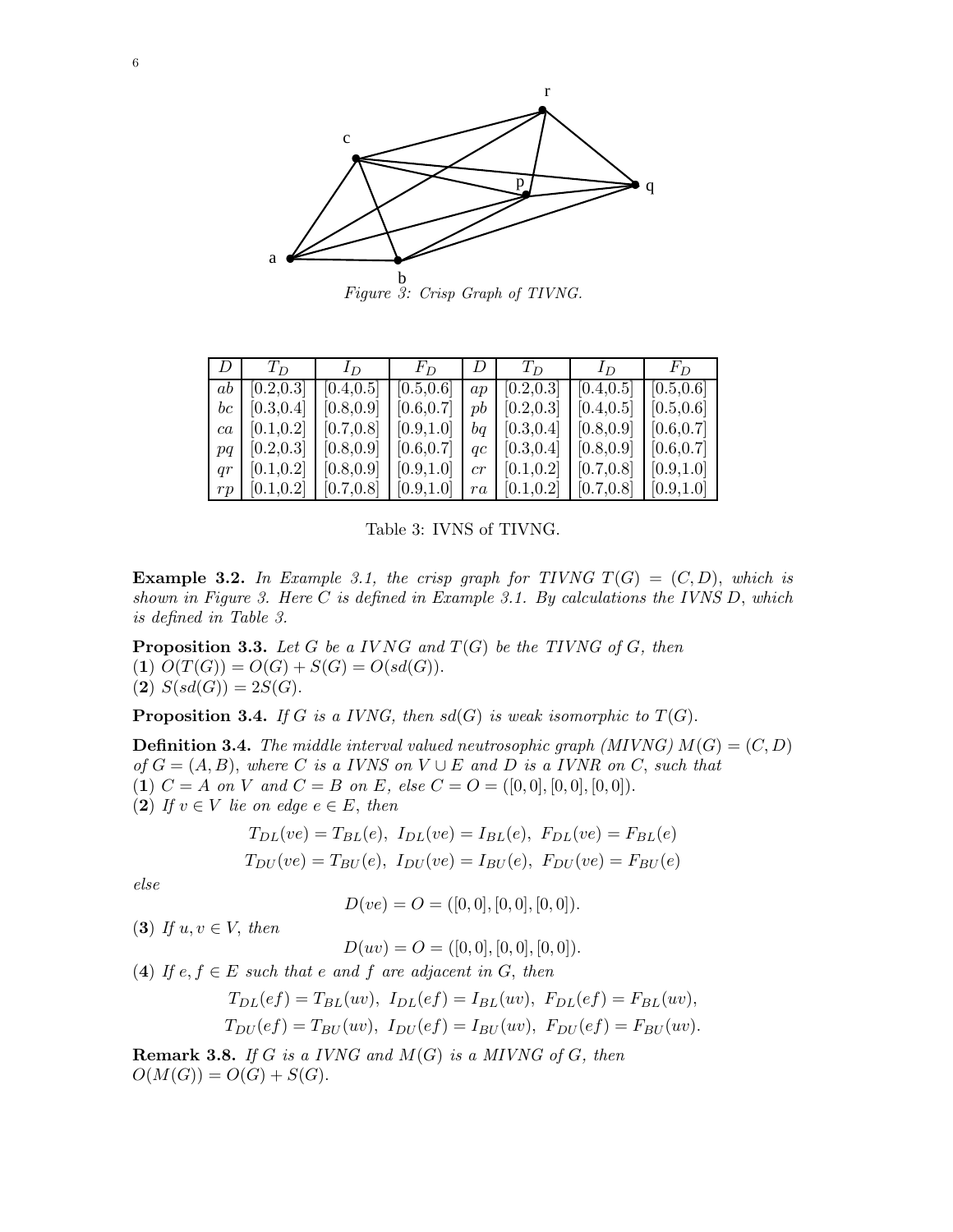

Figure 4: Crisp Graph of IVNG.



Figure 5: Crisp Graph of MIVNG.

**Remark 3.9.** If G is a IVNG, then  $M(G)$  is a strong IVNG.

**Remark 3.10.** If G is complete IVNG, then  $M(G)$  need not to be complete IVNG.

**Example 3.3.** Consider the IVNG  $G = (A, B)$  of a  $G^*$ , which is shown in Figure 4. The IVNSs A and B are defined in Table 4. The crisp graph of MIVNG  $M(G) = (C, D)$ , which is shown in Figure 5. By calculations, the IVNSs C and D are defined in Table 5.

| A <sub>1</sub> | $T_A$      | $I_A$      | $F_A$      |
|----------------|------------|------------|------------|
| $\overline{a}$ | (0.3, 0.4) | [0.4, 0.5] | [0.4, 0.5] |
| b              | [0.7, 0.8] | [0.6, 0.7] | [0.3, 0.4] |
| $\overline{c}$ | [0.9, 1.0] | [0.7, 0.8] | [0.2, 0.3] |
| B.             | $T_B$      | $I_B$      | $F_B$      |
| e <sub>1</sub> | (0.2, 0.3) | [0.6, 0.7] | [0.6, 0.7] |
| $e_{2}$        | [0.4, 0.5] | [0.8, 0.9] | [0.7, 0.8] |

Table 4: IVNSs of IVNG.

| $C \begin{array}{c c c c c c c c} \hline C & T_C & T_C & F_C & D & T_D & I_D & I_D \end{array}$                                                                    |  |  |  |
|--------------------------------------------------------------------------------------------------------------------------------------------------------------------|--|--|--|
| $a \mid [0.3, 0.4] \mid [0.4, 0.5] \mid [0.5, 0.6] \mid e_1e_2 \mid [0.2, 0.3] \mid [0.8, 0.9] \mid [0.7, 0.8]$                                                    |  |  |  |
| $b \mid [0.7, 0.8] \mid [0.6, 0.7] \mid [0.3, 0.4] \mid ae_1 \mid [0.2, 0.3] \mid [0.6, 0.7] \mid [0.6, 0.7]$                                                      |  |  |  |
| c $\left[ (0.9,1.0) \right] \left[ (0.7,0.8) \right] \left[ (0.2,0.3) \right]$ $be_1$ $\left[ (0.2,0.3) \right] \left[ (0.6,0.7) \right] \left[ (0.6,0.7) \right]$ |  |  |  |
| $e_1$ $(0.2, 0.3)$ $(0.6, 0.7)$ $(0.6, 0.7)$ $be_2$ $(0.2, 0.3)$ $(0.6, 0.7)$ $(0.6, 0.7)$                                                                         |  |  |  |
| $e_2$   [0.4,0.5]   [0.8,0.9]   [0.7,0.8]   $ce_2$   [0.4,0.5]   [0.8,0.9]   [0.7,0.8]                                                                             |  |  |  |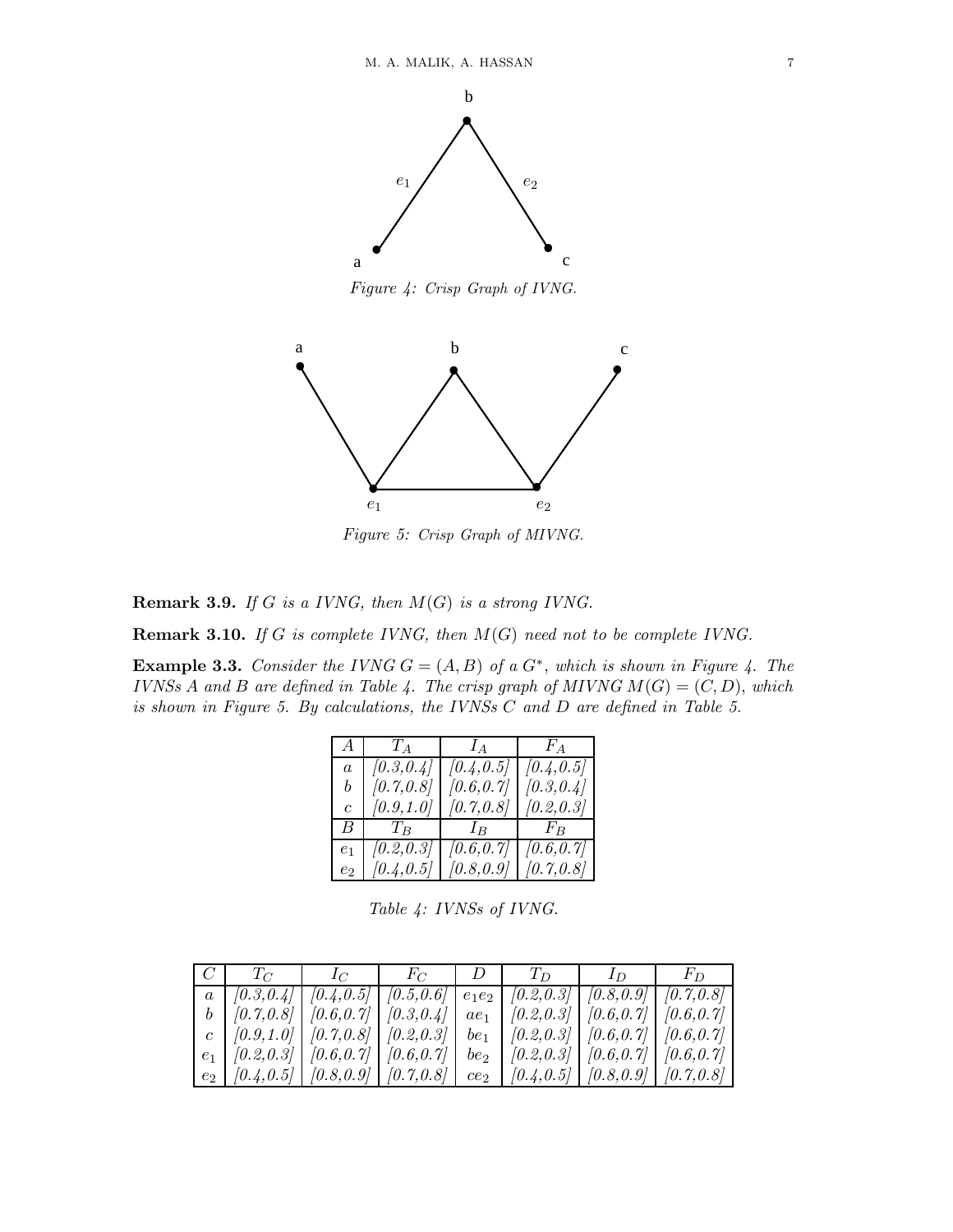**Proposition 3.5.** If G is a IVNG, then  $sd(G)$  is weak isomorphic with  $M(G)$ .

**Proposition 3.6.** If G is a IVNG, then  $M(G)$  is weak isomorphic with  $T(G)$ .

**Proposition 3.7.** If G is a IVNG, then  $T(G)$  is isomorphic with  $G \cup M(G)$ .

**Definition 3.5.** Let the intersection graph be  $P(X) = (X, Y)$  of a  $G^*$ , let  $C_1$  and  $D_1$ be IVNSs over V and E. Also let  $C_2$  and  $D_2$  be IVNSs over X and Y. Then the interval valued neutrosophic intersection graph (IVNIG) of a IVNG  $G = (C_1, D_1)$  is a IVNG  $P(G) = (C_2, D_2)$ , such that

$$
T_{C_2L}(X_i) = T_{C_1L}(v_i), I_{C_2L}(X_i) = I_{C_1L}(v_i), F_{C_2L}(X_i) = F_{C_1L}(v_i)
$$
  
\n
$$
T_{C_2U}(X_i) = T_{C_1U}(v_i), I_{C_2U}(X_i) = I_{C_1U}(v_i), F_{C_2U}(X_i) = F_{C_1U}(v_i)
$$
  
\n
$$
T_{D_2L}(X_iX_j) = T_{D_1L}(v_iv_j), I_{D_2L}(X_iX_j) = I_{D_1L}(v_iv_j), F_{D_2L}(X_iX_j) = F_{D_1L}(v_iv_j)
$$
  
\n
$$
T_{D_2U}(X_iX_j) = T_{D_1U}(v_iv_j), I_{D_2U}(X_iX_j) = I_{D_1U}(v_iv_j), F_{D_2U}(X_iX_j) = F_{D_1U}(v_iv_j)
$$
  
\n
$$
X_i, X_j \in X \text{ and } X_iX_j \in Y.
$$

**Proposition 3.8.** Let  $G = (A_1, B_1)$  be a IVNG of  $G^* = (V, E)$  and let  $P(G) = (A_2, B_2)$ be a IVNIG, then

(1) The IVNIG is a IVNG.

(2) The IVNG is isomorphic to IVNIG.

Proof. (1) By the definition of IVNIG

$$
T_{B_2L}(S_iS_j) = T_{B_1L}(v_iv_j) \le \min(T_{A_1L}(v_i), T_{A_1L}(v_j)) = \min(T_{A_2L}(S_i), T_{A_2L}(S_j))
$$
  
\n
$$
I_{B_2L}(S_iS_j) = I_{B_1L}(v_iv_j) \ge \max(I_{A_1L}(v_i), I_{A_1L}(v_j)) = \max(I_{A_2L}(S_i), I_{A_2L}(S_j))
$$
  
\n
$$
F_{B_2L}(S_iS_j) = F_{B_1L}(v_iv_j) \ge \max(F_{A_1L}(v_i), F_{A_1L}(v_j)) = \max(F_{A_2L}(S_i), F_{A_2L}(S_j))
$$
  
\n
$$
T_{B_2U}(S_iS_j) = T_{B_1U}(v_iv_j) \le \min(T_{A_1U}(v_i), T_{A_1U}(v_j)) = \min(T_{A_2U}(S_i), T_{A_2U}(S_j))
$$
  
\n
$$
I_{B_2U}(S_iS_j) = I_{B_1U}(v_iv_j) \ge \max(I_{A_1U}(v_i), I_{A_1U}(v_j)) = \max(I_{A_2U}(S_i), I_{A_2U}(S_j))
$$
  
\n
$$
F_{B_2U}(S_iS_j) = F_{B_1U}(v_iv_j) \ge \max(F_{A_1U}(v_i), F_{A_1U}(v_j)) = \max(F_{A_2U}(S_i), F_{A_2U}(S_j))
$$

this shows that IVNIG is a IVNG.

(2) Define  $f: V \to X$  by  $f(v_i) = S_i$  for  $i = 1, 2, 3, ..., n$  clearly f is bijective. Next  $v_i v_j \in E$  if and only if  $S_i S_j \in T$  and  $T = \{f(v_i)f(v_j) : v_i v_j \in E\}$ , also

$$
T_{A_2L}(f(v_i)) = T_{A_2L}(S_i) = T_{A_1L}(v_i), I_{A_2L}(f(v_i)) = I_{A_2L}(S_i) = I_{A_1L}(v_i)
$$
  
\n
$$
F_{A_2L}(f(v_i)) = F_{A_2L}(S_i) = F_{A_1L}(v_i), T_{A_2U}(f(v_i)) = T_{A_2U}(S_i) = T_{A_1U}(v_i)
$$
  
\n
$$
I_{A_2U}(f(v_i)) = I_{A_2U}(S_i) = I_{A_1U}(v_i), F_{A_2U}(f(v_i)) = F_{A_2U}(S_i) = F_{A_1U}(v_i)
$$

 $\forall v_i \in V$ .

$$
T_{B_2L}(f(v_i)f(v_j)) = T_{B_2L}(S_iS_j) = T_{B_1L}(v_iv_j)
$$
  
\n
$$
I_{B_2L}(f(v_i)f(v_j)) = I_{B_2L}(S_iS_j) = I_{B_1L}(v_iv_j)
$$
  
\n
$$
F_{B_2L}(f(v_i)f(v_j)) = F_{B_2L}(S_iS_j) = F_{B_1L}(v_iv_j)
$$
  
\n
$$
T_{B_2U}(f(v_i)f(v_j)) = T_{B_2U}(S_iS_j) = T_{B_1U}(v_iv_j)
$$
  
\n
$$
I_{B_2U}(f(v_i)f(v_j)) = I_{B_2U}(S_iS_j) = I_{B_1U}(v_iv_j)
$$
  
\n
$$
F_{B_2U}(f(v_i)f(v_j)) = F_{B_2U}(S_iS_j) = F_{B_1U}(v_iv_j)
$$

 $\forall v_i v_j \in E.$ 

 $\forall$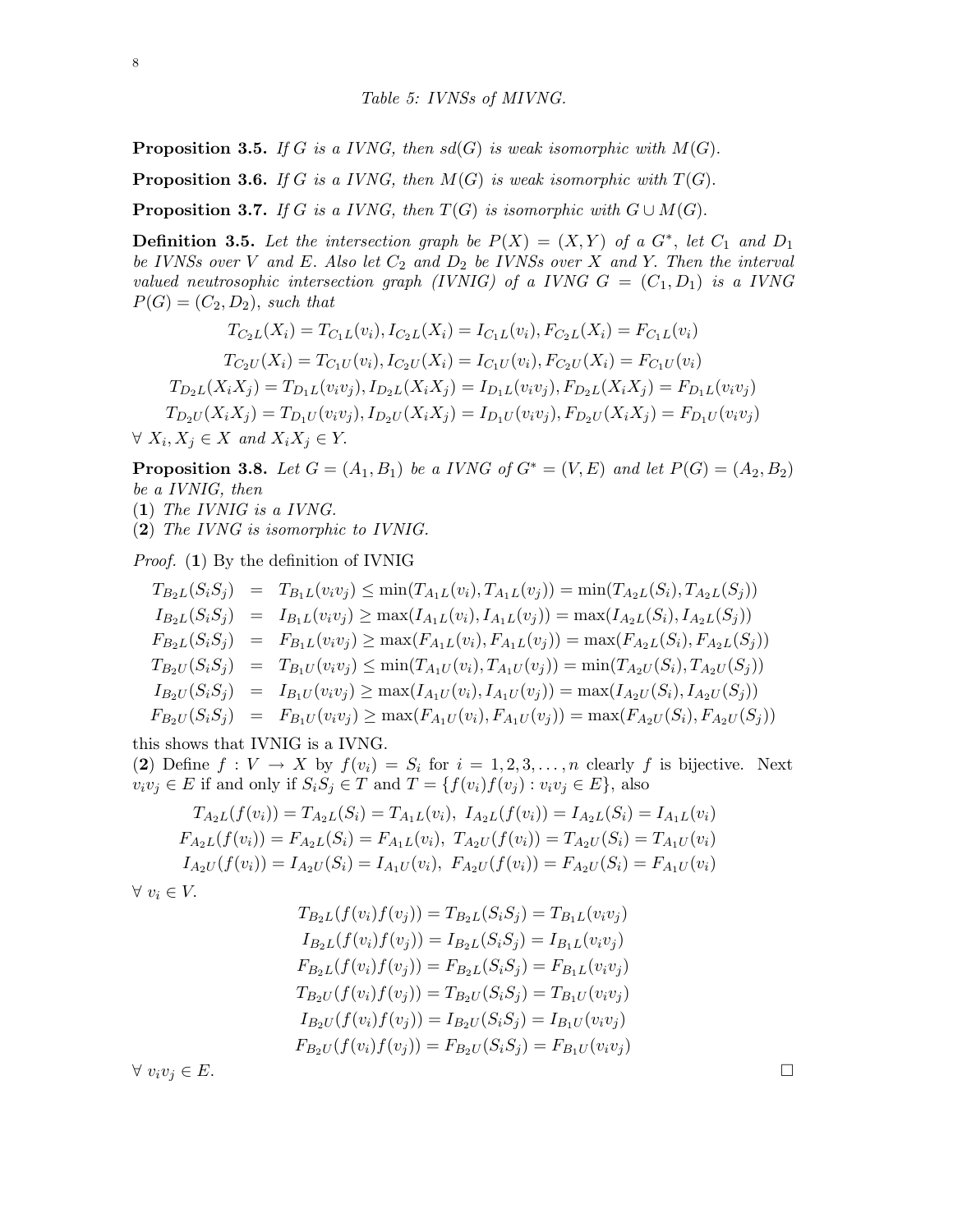**Definition 3.6.** Let  $G^* = (V, E)$  and  $L(G^*) = (X, Y)$  be its line graph, where  $A_1$  and  $B_1$  be IVNSs over V and E. Let  $A_2$  and  $B_2$  be IVNSs over X and Y. The interval valued neutrosophic line graph (IVNLG) of IVNG  $G = (A_1, B_1)$  is IVNG  $L(G) = (A_2, B_2)$ , such that

$$
T_{A_2L}(S_x) = T_{B_1L}(x) = T_{B_1L}(u_xv_x), I_{A_2L}(S_x) = I_{B_1L}(x) = I_{B_1L}(u_xv_x)
$$
  
\n
$$
F_{A_2L}(S_x) = F_{B_1L}(x) = F_{B_1L}(u_xv_x), T_{A_2U}(S_x) = T_{B_1U}(x) = T_{B_1U}(u_xv_x)
$$
  
\n
$$
I_{A_2U}(S_x) = I_{B_1U}(x) = I_{B_1U}(u_xv_x), F_{A_2U}(S_x) = F_{B_1U}(x) = F_{B_1U}(u_xv_x)
$$
  
\n
$$
\forall S_x, S_y \in X \text{ and}
$$
  
\n
$$
T_{B_2L}(S_xS_y) = \min(T_{B_1L}(x), T_{B_1L}(y)), I_{B_2L}(S_xS_y) = \max(I_{B_1L}(x), I_{B_1L}(y))
$$
  
\n
$$
F_{B_2L}(S_xS_y) = \max(F_{B_1L}(x), F_{B_1L}(y)), T_{B_2U}(S_xS_y) = \min(T_{B_1U}(x), T_{B_1U}(y))
$$
  
\n
$$
I_{B_2U}(S_xS_y) = \max(I_{B_1U}(x), I_{B_1U}(y)), F_{B_2U}(S_xS_y) = \max(F_{B_1U}(x), F_{B_1U}(y))
$$
  
\n
$$
\forall S_xS_y \in Y.
$$

**Example 3.4.** Consider the  $G^* = (V, E)$ , where  $V = {\alpha_1, \alpha_2, \alpha_3, \alpha_4}$  and  $E = \{x_1 =$  $\alpha_1\alpha_2, x_2 = \alpha_2\alpha_3, x_3 = \alpha_3\alpha_4, x_4 = \alpha_4\alpha_1$  and  $G = (A_1, B_1)$  be a IVNG of  $G^* = (V, E)$ , which is defined in in Table 6. Consider the  $L(G^*) = (X,Y)$ , such that  $X = {\{\Gamma_{x_1}, \Gamma_{x_2}, \Gamma_{x_3}, \Gamma_{x_4}\}}$ and  $Y = {\{\Gamma_{x_1}\Gamma_{x_2}, \Gamma_{x_2}\Gamma_{x_3}, \Gamma_{x_3}\Gamma_{x_4}, \Gamma_{x_4}\Gamma_{x_1}\}}$ . Let  $A_2$  and  $B_2$  be IVNSs over X and Y. Then by calculations, IVNLG  $L(G)$  is defined in Table 7.

|  | $\alpha_1$ $(0.2, 0.3)$ $(0.5, 0.6)$ $(0.5, 0.6)$ $x_1$ $(0.1, 0.2)$ $(0.6, 0.7)$ $(0.7, 0.8)$                                    |  |  |  |
|--|-----------------------------------------------------------------------------------------------------------------------------------|--|--|--|
|  | $\mid \alpha_2 \mid [0.4, 0.5] \mid [0.3, 0.4] \mid [0.3, 0.4] \mid x_2 \mid [0.3, 0.4] \mid [0.6, 0.7] \mid [0.7, 0.8] \mid$     |  |  |  |
|  | $\mid \alpha_3 \mid [0.4, 0.5] \mid [0.5, 0.6] \mid [0.5, 0.6] \mid x_3 \mid [0.2, 0.3] \mid [0.7, 0.8] \mid [0.8, 0.9] \mid$     |  |  |  |
|  | $\mid \alpha_{4} \mid [0.3, 0.4] \mid [0.2, 0.3] \mid [0.2, 0.3] \mid x_{4} \mid [0.1, 0.2] \mid [0.7, 0.8] \mid [0.8, 0.9] \mid$ |  |  |  |

Table 6: IVNSs of IVNG.

| $\left[ \Gamma_{x_1} \mid [0.1, 0.2] \mid [0.6, 0.7] \mid [0.7, 0.8] \mid \Gamma_{x_1} \Gamma_{x_2} \mid [0.1, 0.2] \mid [0.6, 0.7] \mid [0.7, 0.8] \right]$                                         |  |  |  |
|------------------------------------------------------------------------------------------------------------------------------------------------------------------------------------------------------|--|--|--|
| $\left[ \Gamma_{x_2} \right]$ [0.3,0.4] $\left[ 0.6, 0.7 \right]$ $\left[ 0.7, 0.8 \right]$ $\left[ \Gamma_{x_2} \Gamma_{x_3} \right]$ [0.2,0.3] $\left[ 0.7, 0.8 \right]$ $\left[ 0.8, 0.9 \right]$ |  |  |  |
| $\left[ \Gamma_{x_3} \right]$ [0.2,0.3] $\left[ 0.7, 0.8 \right]$ $\left[ 0.8, 0.9 \right]$ $\left[ \Gamma_{x_3} \Gamma_{x_4} \right]$ [0.1,0.2] $\left[ 0.7, 0.8 \right]$ [0.8,0.9]                 |  |  |  |
| $\left[ \Gamma_{x_4} \right]$ [0.1,0.2] $\left[ 0.7, 0.8 \right]$ $\left[ 0.8, 0.9 \right]$ $\left[ \Gamma_{x_4} \Gamma_{x_1} \right]$ [0.1,0.2] $\left[ 0.7, 0.8 \right]$ $\left[ 0.8, 0.9 \right]$ |  |  |  |

Table 7: IVNSs of IVNLG.

Proposition 3.9. Every IVNLG is a strong IVNG.

**Proposition 3.10.** The  $L(G) = (A_2, B_2)$  is a IVNLG corresponding to IVNG  $G =$  $(A_1, B_1).$ 

**Proposition 3.11.** The  $L(G) = (A_2, B_2)$  is a IVNLG of some IVNG  $G = (A_1, B_1)$  if and only if

$$
T_{B_2L}(S_xS_y) = \min(T_{A_2L}(S_x), T_{A_2L}(S_y)), \ I_{B_2L}(S_xS_y) = \max(I_{A_2L}(S_x), I_{A_2L}(S_y))
$$
  
\n
$$
F_{B_2L}(S_xS_y) = \max(F_{A_2L}(S_x), F_{A_2L}(S_y)), \ T_{B_2U}(S_xS_y) = \min(T_{A_2U}(S_x), T_{A_2U}(S_y))
$$
  
\n
$$
I_{B_2U}(S_xS_y) = \max(I_{A_2U}(S_x), I_{A_2U}(S_y)), \ F_{B_2U}(S_xS_y) = \max(F_{A_2U}(S_x), F_{A_2U}(S_y))
$$
  
\n
$$
\forall S_xS_y \in Y.
$$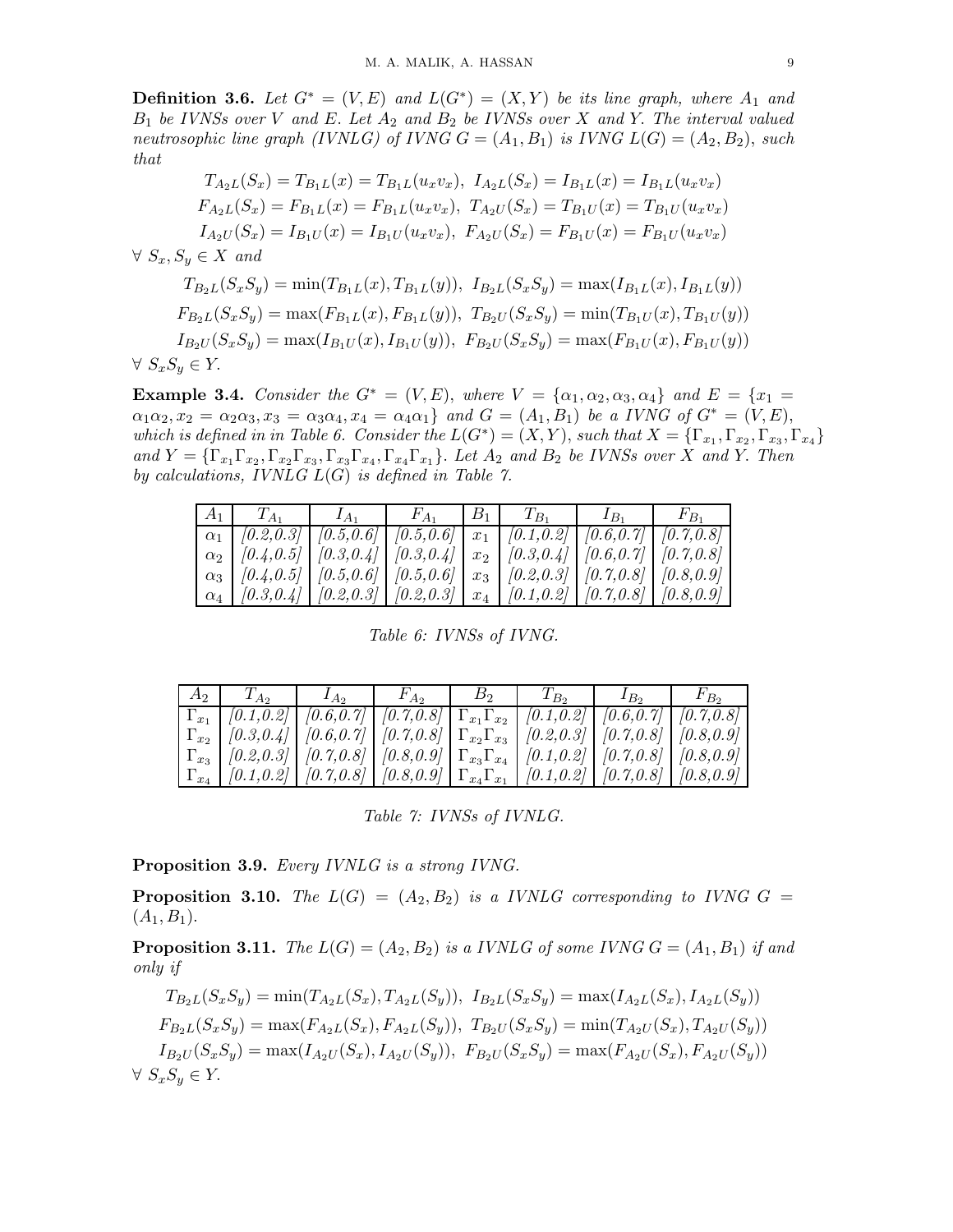Proof. Assume that

 $T_{B_2L}(S_xS_y) = \min(T_{A_2L}(S_x), T_{A_2L}(S_y)), I_{B_2L}(S_xS_y) = \max(I_{A_2L}(S_x), I_{A_2L}(S_y))$  $F_{B_2L}(S_xS_y) = \max(F_{A_2L}(S_x), F_{A_2L}(S_y)), T_{B_2U}(S_xS_y) = \min(T_{A_2U}(S_x), T_{A_2U}(S_y))$  $I_{B_2U}(S_xS_y) = \max(I_{A_2U}(S_x), I_{A_2U}(S_y)), F_{B_2U}(S_xS_y) = \max(F_{A_2U}(S_x), F_{A_2U}(S_y))$  $\forall S_x S_y \in Y$ . Next define

$$
T_{A_1L}(x) = T_{A_2L}(S_x), I_{A_1L}(x) = I_{A_2L}(S_x), F_{A_1L}(x) = F_{A_2L}(S_x)
$$
  

$$
T_{A_1U}(x) = T_{A_2U}(S_x), I_{A_1U}(x) = I_{A_2U}(S_x), F_{A_1U}(x) = F_{A_2U}(S_x)
$$

 $\forall x \in E$ , then

$$
T_{B_2L}(S_xS_y) = \min(T_{A_2L}(S_x), T_{A_2L}(S_y)) = \min(T_{A_2L}(x), T_{A_2L}(y))
$$
  
\n
$$
I_{B_2L}(S_xS_y) = \max(I_{A_2L}(S_x), I_{A_2L}(S_y)) = \max(I_{A_2L}(x), I_{A_2L}(y))
$$
  
\n
$$
F_{B_2L}(S_xS_y) = \max(F_{A_2L}(S_x), F_{A_2L}(S_y)) = \max(F_{A_2L}(x), F_{A_2L}(y))
$$
  
\n
$$
T_{B_2U}(S_xS_y) = \min(T_{A_2U}(S_x), T_{A_2U}(S_y)) = \min(T_{A_2U}(x), T_{A_2U}(y))
$$
  
\n
$$
I_{B_2U}(S_xS_y) = \max(I_{A_2U}(S_x), I_{A_2U}(S_y)) = \max(I_{A_2U}(x), I_{A_2U}(y))
$$
  
\n
$$
F_{B_2U}(S_xS_y) = \max(F_{A_2U}(S_x), F_{A_2U}(S_y)) = \max(F_{A_2U}(x), F_{A_2U}(y))
$$

The IVNS  $A_1$  that yields the property

$$
T_{B_1L}(xy) \le \min(T_{A_1L}(x), T_{A_1L}(y)), \ I_{B_1L}(xy) \ge \max(I_{A_1L}(x), I_{A_1L}(y))
$$
  
\n
$$
F_{B_1L}(xy) \ge \max(F_{A_1L}(x), F_{A_1L}(y)), \ T_{B_1U}(xy) \le \min(T_{A_1U}(x), T_{A_1U}(y))
$$
  
\n
$$
I_{B_1U}(xy) \ge \max(I_{A_1U}(x), I_{A_1U}(y)), \ F_{B_1U}(xy) \ge \max(F_{A_1U}(x), F_{A_1U}(y))
$$

will suffice. Converse is straight forward.

**Proposition 3.12.** If  $L(G) = (A_2, B_2)$  is IVNLG of IVNG  $G = (A_1, B_1)$ , then  $L(G^*)$  is the crisp line graph of  $G^*$ .

*Proof.* Since  $L(G)$  be a IVNLG,

$$
T_{A_2L}(S_x) = T_{B_1L}(x), \ I_{A_2L}(S_x) = I_{B_1L}(x), \ F_{A_2L}(S_x) = F_{B_1L}(x)
$$

 $\forall x \in E$  and so  $S_x \in X$  if and only if  $x \in E$ , also

$$
T_{B_2L}(S_xS_y) = \min(T_{B_1L}(x), T_{B_1L}(y)), \ I_{B_2L}(S_xS_y) = \max(I_{B_1L}(x), I_{B_1L}(y))
$$
  
\n
$$
F_{B_2L}(S_xS_y) = \max(F_{B_1L}(x), F_{B_1L}(y)), \ T_{B_2U}(S_xS_y) = \min(T_{B_1U}(x), T_{B_1U}(y))
$$
  
\n
$$
I_{B_2U}(S_xS_y) = \max(I_{B_1U}(x), I_{B_1U}(y)), \ F_{B_2U}(S_xS_y) = \max(F_{B_1U}(x), F_{B_1U}(y))
$$
  
\n
$$
\forall S_xS_y \in Y \text{ and so, } Y = \{S_xS_y : S_x \cap S_y \neq \phi, x, y \in E, x \neq y\}.
$$

**Proposition 3.13.** If  $L(G) = (A_2, B_2)$  is IVNLG of IVNG  $G = (A_1, B_1)$  if and only if  $L(G^*) = (X, Y)$  is the line graph and

$$
T_{B_2L}(xy) = \min(T_{A_2L}(x), T_{A_2L}(y)), \ I_{B_2L}(xy) = \max(I_{A_2L}(x), I_{A_2L}(y))
$$
  
\n
$$
F_{B_2L}(xy) = \max(F_{A_2L}(x), F_{A_2L}(y)), \ T_{B_2U}(xy) = \min(T_{A_2U}(x), T_{A_2U}(y))
$$
  
\n
$$
I_{B_2U}(xy) = \max(I_{A_2U}(x), I_{A_2U}(y)), \ F_{B_2U}(xy) = \max(F_{A_2U}(x), F_{A_2U}(y))
$$
  
\n
$$
V
$$

 $\forall xy \in Y.$ 

*Proof.* It follows from Propositions 3.11 and 3.12.  $\Box$ 

**Proposition 3.14.** Let G be a IVNG, then  $M(G)$  is isomorphic with sd(G) ∪  $L(G)$ .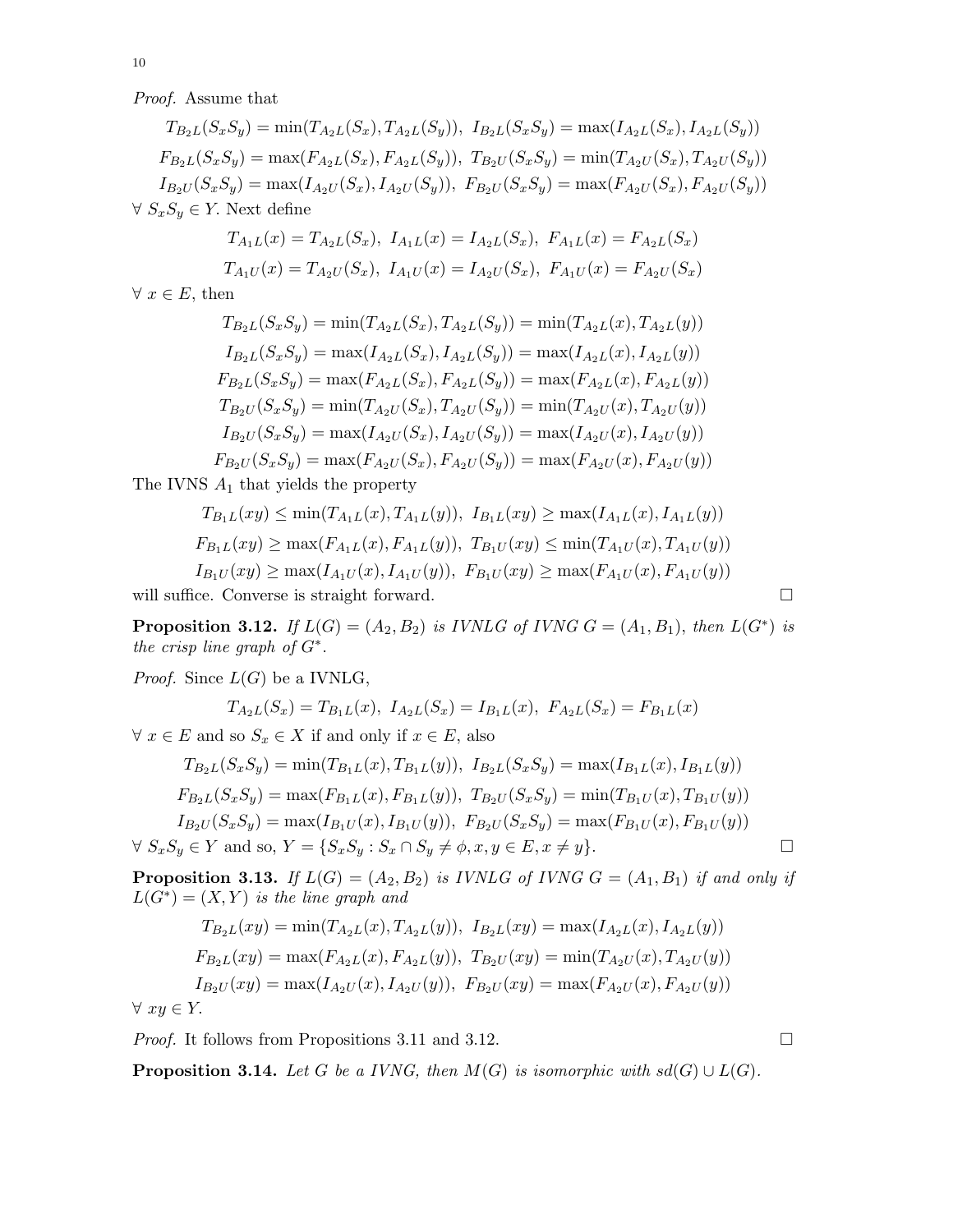**Theorem 3.1.** Let  $L(G) = (A_2, B_2)$  be IVNLG corresponding to IVNG  $G = (A_1, B_1)$ . (a) If G is weak isomorphic onto  $L(G)$  if and only if  $\forall v \in V, x \in E$  and  $G^*$  to be a cycle, such that

$$
T_{A_1L}(v) = T_{B_1L}(x), I_{A_1L}(v) = I_{B_1L}(x), F_{A_1L}(v) = T_{B_1L}(x),
$$
  
\n
$$
T_{A_1U}(v) = T_{B_1U}(x), I_{A_1U}(v) = I_{B_1U}(x), F_{A_1U}(v) = T_{B_1U}(x).
$$

(b) If G is weak isomorphic onto  $L(G)$ , then G and  $L(G)$  are isomorphic.

*Proof.* By hypothesis  $G^*$  is a cycle. Let  $V = \{v_1, v_2, v_3, ..., v_n\}$  and  $E = \{x_1 = v_1v_2, x_2 = v_1v_3, x_3 = v_2v_3, ..., v_n\}$  $v_2v_3, \ldots, x_n = v_nv_1$  where  $P : v_1v_2v_3 \ldots v_n$  is a cycle, characterize a IVNS  $A_1$  by  $A_1(v_i) =$  $\overline{([p_i, p_i']})$  $\int_{i}^{'}$ ,  $\int_{i}^{'}$ ,  $q'_{i}$  $[i], [r_i, r_i]$  $i_1$ ) and  $B_1$  by  $B_1(x_i) = (a_i, a'_i)$  $\tilde{b}_i], [\tilde{b_i}, \tilde{b_i'}]$  $[i], [c_i, c_i]$  $[i]$  for  $i = 1, 2, 3, ..., n$  and  $v_{n+1} = v_1$ , if  $p_{n+1} = p_1$ ,  $q_{n+1} = q_1$ ,  $r_{n+1} = r_1$ ,  $p'_{n+1} = p'_1$  $\sum_{1}^{1}$ ,  $q_{n+1}^{1} = q_1^{1}$  $r'_{n+1} = r'_{1}$  $\int_1$ . Thus

$$
a_i \le \min(p_i, p_{i+1}), b_i \ge \max(q_i, q_{i+1}), c_i \ge \max(r_i, r_{i+1})
$$

 $a'_i \leq \min(p'_i)$  $i, p'_{i+1}), b'_{i} \ge \max(q'_{i})$  $i', q'_{i+1}), c'_i \ge \max(r'_i)$  $i', r'_{i+1})$ 

for  $i = 1, 2, 3, ..., n$ . Next  $X = {\{\Gamma_{x_1}, \Gamma_{x_2}, ..., \Gamma_{x_n}\}}$  and  $Y = {\{\Gamma_{x_1}\Gamma_{x_2}, \Gamma_{x_2}\Gamma_{x_3}, ..., \Gamma_{x_n}\Gamma_{x_1}\}}$ , thus for  $a_{n+1} = a_1, a'_{n+1} = a'_1$  $\sum_{i=1}^{\infty} b_{n+1} = b_1, b'_{n+1} = b'_1$  $C_1, C_{n+1} = C_1, C_{n+1} = C_1$  $\eta_1$  to obtain  $\sqrt{2}$   $\sqrt{2}$   $\sqrt{2}$   $\sqrt{2}$   $\sqrt{2}$ 

$$
A_2(\Gamma_{x_i}) = B_1(x_i) = ([a_i, a'_i], [b_i, b'_i], [c_i, c'_i])
$$

and  $B_2(\Gamma_{x_i}\Gamma_{x_{i+1}}) = (\text{min}(a_i, a_{i+1}), \text{min}(a_i))$  $(i, a'_{i+1})$ ], [max $(b_i, b_{i+1})$ , max $(b'_i)$  $'_{i}, b'_{i+1})$ ], [max $(c_{i}, c_{i+1}),$  $max(c'_i$  $(v_i, c'_{i+1})$ ) for  $i = 1, 2, 3, ..., n$  and  $v_{n+1} = v_1$ . Since f preserves adjacency, hence it induce permutation  $\pi$  of  $\{1, 2, 3, \ldots, n\}$ ,  $f(v_i) = \Gamma_{v_{\pi(i)}v_{\pi(i)+1}}$  and

$$
v_i v_{i+1} \to f(v_i) f(v_{i+1}) = \Gamma_{v_{\pi(i)} v_{\pi(i)+1}} \Gamma_{v_{\pi(i+1)} v_{\pi(i+1)+1}}
$$

for  $i = 1, 2, 3, \ldots, n - 1$ . Therefore

$$
p_i = T_{A_1L}(v_i) \leq T_{A_2L}(f(v_i)) = T_{A_2L}(\Gamma_{v_{\pi(i)}v_{\pi(i)+1}}) = T_{B_1L}(v_{\pi(i)}v_{\pi(i)+1}) = a_{\pi(i)}
$$

Similarly,  $p_i \le a_{\pi(i)}$ ,  $q_i \ge b_{\pi(i)}$ ,  $r_i \ge c_{\pi(i)}$ ,  $q'_i \ge b'_i$  $r'_{\pi(i)}, r'_i \geq c'_i$  $\pi(i)$  and  $a_i = T_{B_i}I(v_i v_{i+1}) \leq T_{B_i}I(f(v_i)f(v_{i+1}))$ 

$$
I = I_{B_1L}(v_i v_{i+1}) \leq I_{B_2L}(J(v_i)J(v_{i+1}))
$$
  
\n
$$
= T_{B_2L}(\Gamma_{v_{\pi(i)}v_{\pi(i)+1}}\Gamma_{v_{\pi(i+1)}v_{\pi(i+1)+1}})
$$
  
\n
$$
= \min(T_{B_1L}(v_{\pi(i)}v_{\pi(i)+1}), T_{B_1L}(v_{\pi(i+1)}v_{\pi(i+1)+1}))
$$
  
\n
$$
= \min(a_{\pi(i)}, a_{\pi(i)+1})
$$

similarly  $a'_i \leq \min(a'_i)$  $\int_{\pi(i)}^{\prime} a'_{\pi(i)+1}$ ,  $b_i \ge \max(b_{\pi(i)}, b_{\pi(i)+1}), b'_i \ge \max(b'_i)$  $b'_{\pi(i)}, b'_{\pi(i)+1})$  and  $c_i \ge \max(c_{\pi(i)}, c_{\pi(i)+1}), c'_i \ge \max(c'_i)$  $\pi_{\pi(i)}, c'_{\pi(i)+1}$ ) for  $i = 1, 2, 3, ..., n$ . Therefore

$$
p_i \le a_{\pi(i)}, q_i \ge b_{\pi(i)}, r_i \ge c_{\pi(i)}, \ p_i' \le a_{\pi(i)}', q_i' \ge b_{\pi(i)}', r_i' \ge c_{\pi(i)}'
$$

and

$$
a_i \le \min(a_{\pi(i)}, a_{\pi(i)+1}), b_i \ge \max(b_{\pi(i)}, b_{\pi(i)+1}), c_i \ge \max(c_{\pi(i)}, c_{\pi(i)+1})
$$
  

$$
a'_i \le \min(a'_{\pi(i)}, a'_{\pi(i)+1}), b'_i \ge \max(b'_{\pi(i)}, b'_{\pi(i)+1}), c'_i \ge \max(c'_{\pi(i)}, c'_{\pi(i)+1})
$$

thus

$$
a_i \leq a_{\pi(i)}, b_i \geq b_{\pi(i)}, c_i \geq c_{\pi(i)}, a'_i \leq a_{\pi(i)}, b'_i \geq b'_{\pi(i)}, c'_i \geq c'_{\pi(i)}
$$

and so

$$
a_{\pi(i)} \le a_{\pi(\pi(i))}, b_{\pi(i)} \ge b_{\pi(\pi(i))}, c_{\pi(i)} \ge c_{\pi(\pi(i))}
$$
  

$$
a'_{\pi(i)} \le a'_{\pi(\pi(i))}, b'_{\pi(i)} \ge b'_{\pi(\pi(i))}, c'_{\pi(i)} \ge c'_{\pi(\pi(i))}
$$

 $\forall i = 1, 2, 3, \ldots, n$ . Next to extend

$$
a_i \leq a_{\pi(i)} \leq \ldots \leq a_{\pi^j(i)} \leq a_i, \ b_i \geq b_{\pi(i)} \geq \ldots \geq b_{\pi^j(i)} \geq b_i
$$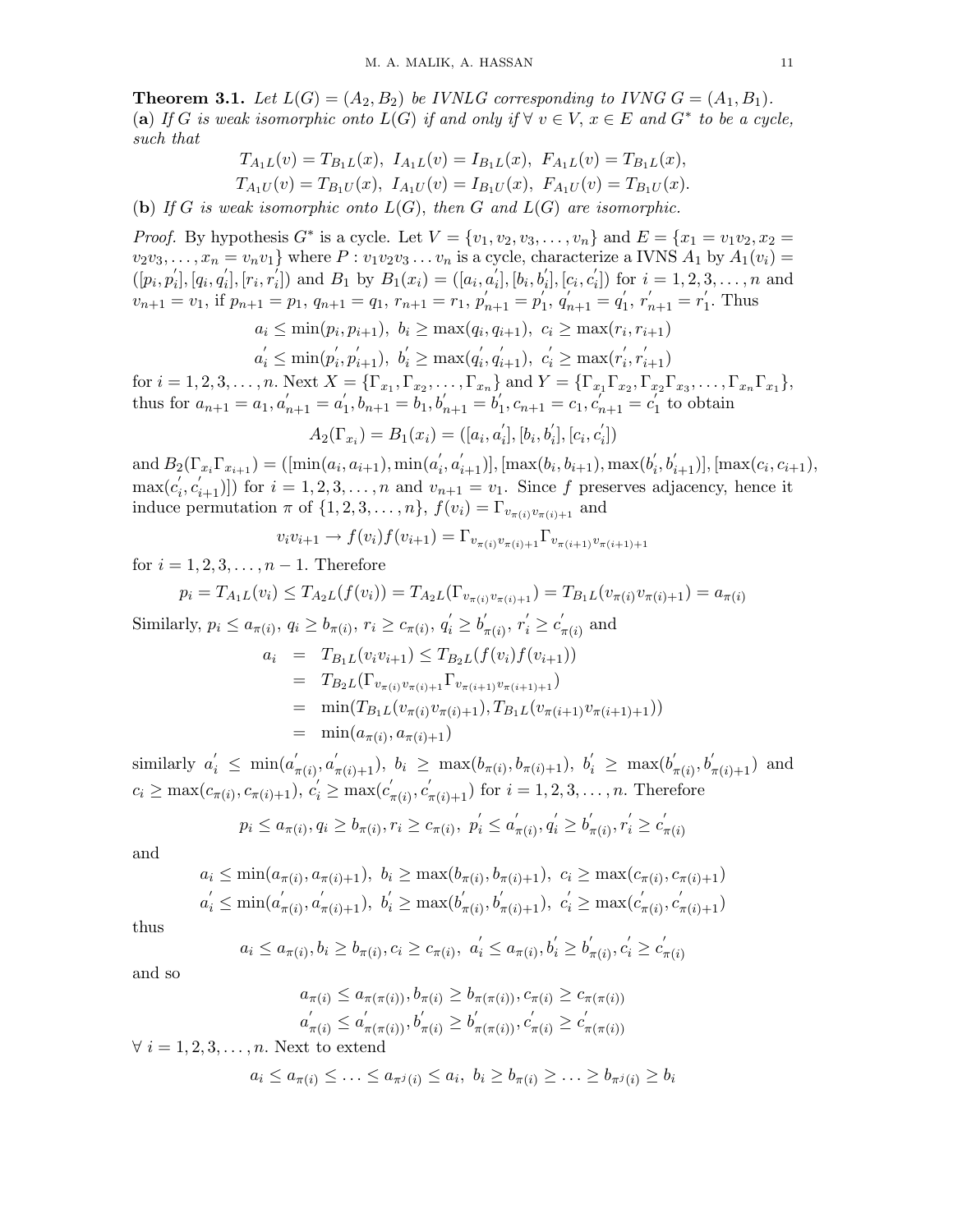$$
c_i \geq c_{\pi(i)} \geq \ldots \geq c_{\pi^j(i)} \geq c_i, \ a'_i \leq a'_{\pi(i)} \leq \ldots \leq a'_{\pi^j(i)} \leq a'_i
$$
  

$$
b'_i \geq b'_{\pi(i)} \geq \ldots \geq b'_{\pi^j(i)} \geq b'_i, \ c'_i \geq c'_{\pi(i)} \geq \ldots \geq c'_{\pi^j(i)} \geq c'_i
$$

where  $\pi^{j+1}$  identity. Hence

$$
a_i = a_{\pi(i)}, b_i = b_{\pi(i)}, c_i = c_{\pi(i)}, \ a'_i = a'_{\pi(i)}, b'_i = b'_{\pi(i)}, c'_i = c'_{\pi(i)}
$$

 $\forall i = 1, 2, 3, \ldots, n$ . Therefore

$$
a_i \le a_{\pi(i+1)} = a_{i+1}, b_i \ge b_{\pi(i+1)} = b_{i+1}, c_i \ge c_{\pi(i+1)} = c_{i+1}
$$
  

$$
a'_i \le a'_{\pi(i+1)} = a'_{i+1}, b'_i \ge b'_{\pi(i+1)} = b'_{i+1}, c'_i \ge c'_{\pi(i+1)} = c'_{i+1}
$$

which together with

$$
a_{n+1} = a_1, b_{n+1} = b_1, c_{n+1} = c_1, a'_{n+1} = a'_1, b'_{n+1} = b'_1, c'_{n+1} = c'_1
$$

which implies that

$$
a_i = a_1, b_i = b_1, c_i = c_1, a'_i = a'_1, b'_i = b'_1, c'_i = c'_1
$$

 $\forall i = 1, 2, 3, \ldots, n$ . Thus

$$
a_1 = a_2 = \dots = a_n = p_1 = p_2 = \dots = p_n
$$
  
\n
$$
a'_1 = a'_2 = \dots = a'_n = p'_1 = p'_2 = \dots = p'_n
$$
  
\n
$$
b_1 = b_2 = \dots = b_n = q_1 = q_2 = \dots = q_n
$$
  
\n
$$
b'_1 = b'_2 = \dots = b'_n = q'_1 = q'_2 = \dots = q'_n
$$
  
\n
$$
c_1 = c_2 = \dots = c_n = r_1 = r_2 = \dots = r_n
$$
  
\n
$$
c'_1 = c'_2 = \dots = c'_n = r'_1 = r'_2 = \dots = r'_n
$$

Therefore (a) and (b) holds, since converse of result (a) is straight forward.  $\square$ 

## 4. Conclusion

The neutrosophic graphs have many applications in path problems, networks and computer science. Strong IVNG and complete IVNG are the types of IVNG. In this paper, we discussed the special types of IVNGs, subdivision IVNGs, middle IVNGs, total IVNGs and IVNLGs of the given IVNGs. We investigated isomorphism properties of subdivision IVNGs, middle IVNGs, total IVNGs and IVNLGs.

#### **REFERENCES**

- [1] H. Wang, F. Smarandache, Y. Q. Zhang and R. Sunderraman, Single valued Neutrosophic Sets, Multisspace and Multistructure, (2010) 410-413.
- [2] H. Wang, F. Smarandache, Y. Q. Zhang and R. Sunderraman, Interval neutrosophic sets and logic, Theory and Applications in Computing, Phoenix, AZ, USA Hexis, (2005).
- [3] S. Broumi, M. Talea, A. Bakali and F. Smarandache, Single valued neutrosophic graphs, Journal of New Theory, (2016),
- [4] S. Broumi, M. Talea, A. Bakali and F. Smarandache, Interval valued neutrosophic graphs, Creighton University, Vol XII, 2016, pp 5-33.
- [5] P. Bhattacharya, Some remarks on fuzzy graphs, Pattern Recognition Letters, Vol. 6 (1987).
- [6] A. Rosenfeld, Fuzzy graphs, In Fuzzy Sets and Applications (Zadeh, L. A., K. S. Fu, M. Shimura, Eds.), Academic Press, New York, (1975).
- [7] A. N. Gani and J. Malarvizhi, On antipodal fuzzy graph, Applied Mathematical Sciences, No. 4 (2010) 2145-2155.
- [8] S. Broumi, M. Talea, A. Bakali and F. Smarandache, Applying Dijkstra algorithm for solving neutrosophic shortest path problem, Proceedings of the 2016 International Conference on Advanced Mechatronic Systems, Melbourne, Australia, (2016) 412-416.